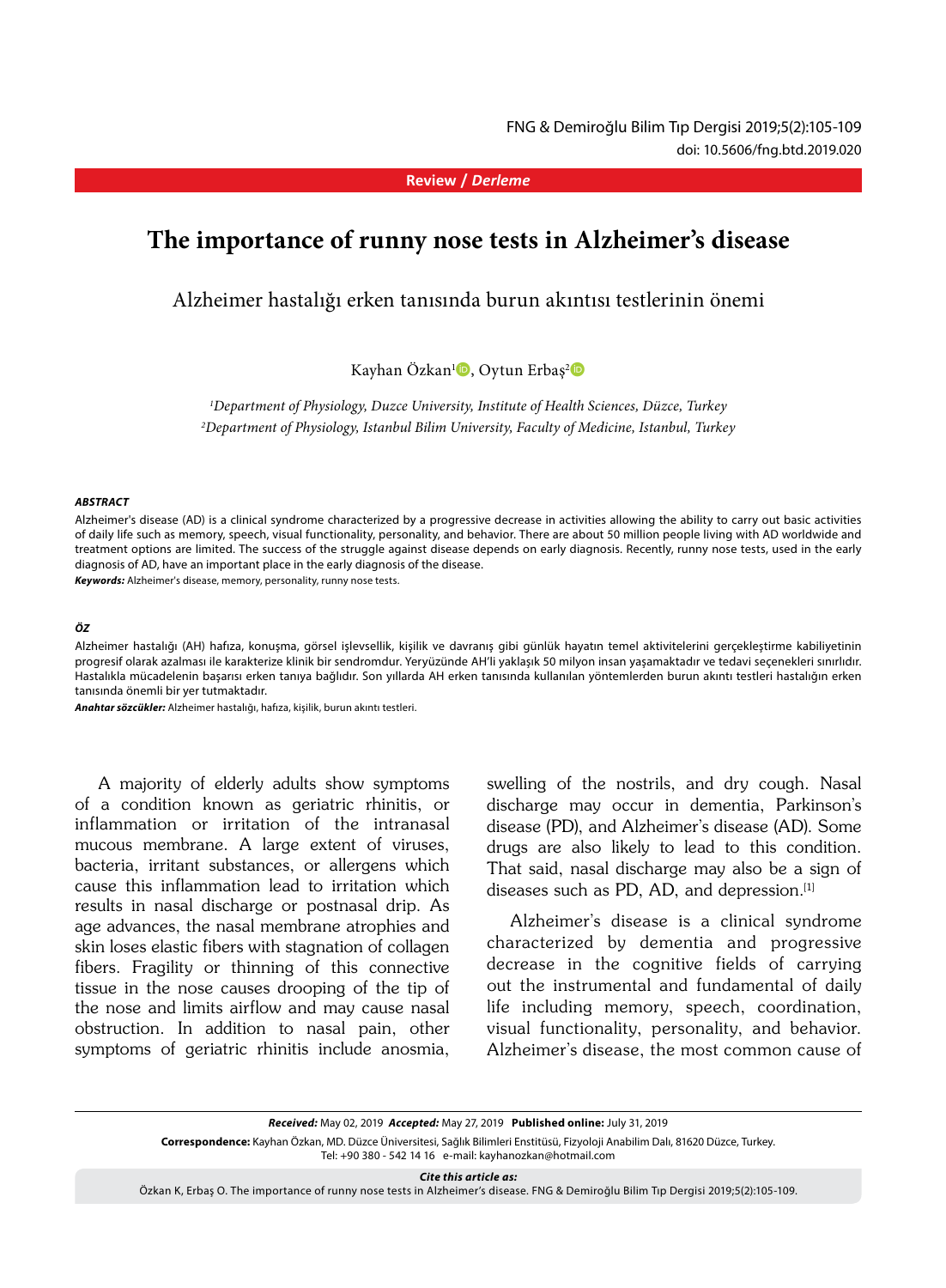dementia worldwide with increasing rates due to aging world population, accounts for 80% of all diagnoses of dementia.<sup>[2]</sup> About 50 million people live with AD worldwide and this number is expected to increase to 100 million by the year 2050.<sup>[3]</sup> Furthermore, there is not yet an effective drug against AD.<sup>[4]</sup> Therefore, early diagnosis of AD is important in its initial stage, and it is necessary to comprehensively evaluate clinical assessments and the potential side effects of drug use. Nonetheless, most patients require long term clinical surveillance for AD diagnosis. Although more than one biomarker has been associated with the disease to increase accuracy of diagnosis, every biomarker has its limitations. These biomarkers have been shown to be ineffective in differentiating between cognitively healthy individuals from those with cognitive dysfunction. A better biomarker that provides early detection of Alzheimer's disease has still not been found.<sup>[5]</sup> It is estimated that the yearly cost of health care directly associated with AD and secondary expenses is approximately 500 billion dollars.<sup>[6]</sup> For this reason, it is important to take measures by evaluating pre-markers before the development of clinical symptoms. Definite diagnosis of AD constitutes of sequence analysis including evaluation following death of brain tissue, however cerebrospinal fluid (CSF) and positron emission tomography (PET) biomarkers may also be helpful in diagnosis.<sup>[7]</sup> Magnetic resonance imaging (MRI) and serum and CSF analysis used to show evidence of biomarkers that support pathology of AD are also preferred to help diagnose other forms of dementia and mild cognitive disorders.[8] In addition to all these, in the early diagnosis of AD, MicroRNA 206, which suppresses neurotrophic factor expression derived from the brain, has been reported to increase in the brains of these patients. One study on dementia patients and cognitively healthy individuals performed biopsy on olfactory epithelial tissue. The biopsied tissue samples were analyzed with polymerase chain reaction (PCR) and microRNA 206 levels were assessed. According to PCR results, microRNA 206 levels were easily measured in mucous membranes containing olfactory cells and it was reported that it could be used as a biomarker for both early diagnosis of AD and even mild cognitive disorder.[9] With this purpose, it is

possible to forestall disease before it starts with the "early warning system model", by detecting precursor molecules in various organs and tissues within the disease-specific response.

### THE ROLE OF BIOMARKERS IN EARLY DIAGNOSIS

Brain-derived neurotrophic factor (BDNF) shows neurotrophic effect through neurons by connecting neurotrophin, which is widely expressed throughout the central nervous system, and its specific receptor to tyrosine receptor kinase B.<sup>[10]</sup> Moreover, BDNF is a key molecule that plays a role in maintaining synaptic plasticity and synaptogenesis in the hippocampus, the main locus of memory acquisition and consolidation.[11] Synaptic connections are weakened in AD and experimental animal models have reported decreased BDNF levels in the brain and circulation.<sup>[12]</sup> However, in spite of this data, some recent studies have reported that BDNF may also decrease in the development of dementia in healthy people.[13]

Amyloid beta accumulation, as a result of neuronal injury or neurodegeneration, is another biomarker that may be helpful in the early diagnosis of  $AD$ .<sup>[14]</sup> On the other hand, brain mir-206 levels are elevated in AD patients and may constitute pathogenesis of cognitive deterioration. Brain-derived neurotrophic factor is reported to decrease following mir-206 transcription. Brainderived neurotrophic factor is among the main regulators of synaptic plasticity and memory, and the brains of people with AD show decreased levels of BDNF that may be responsible for cognitive impairment. Animal models of AD have conducted various experiments to increase BDNF levels, however further research is required.<sup>[15]</sup>

Parkinson's disease, characterized by neuronal degeneration like AD, has high prevalence of nasal discharge. It is reported that 76% of patients with this disease have increased symptoms of nasal discharge during meals. Increased nasal mucus is believed to be caused by activation of the sympathetic nervous system.<sup>[16]</sup> Biomarkers can help diagnose diseases that develop over many years, such as AD. Successful struggle against AD is based on its preclinical diagnosis.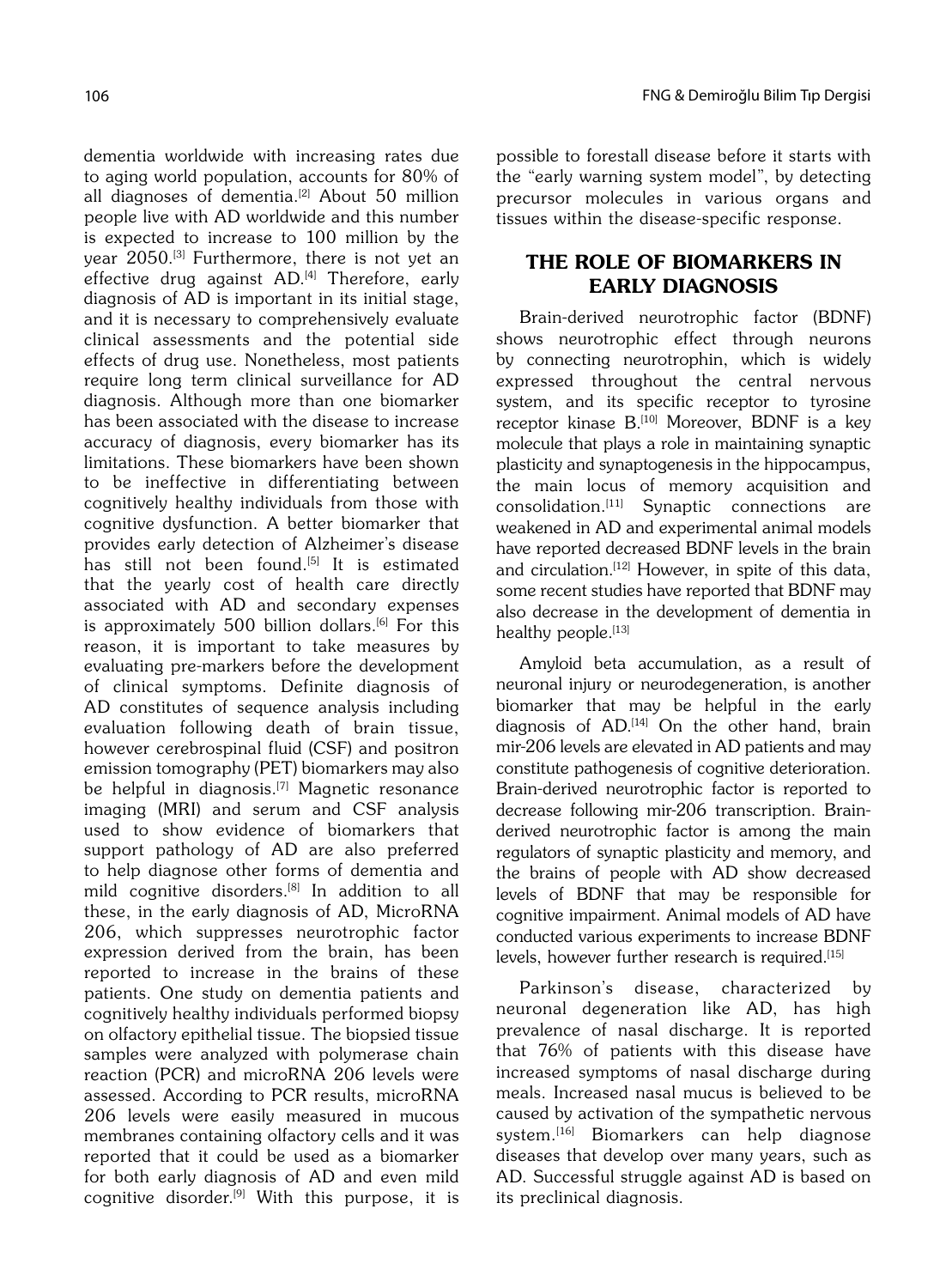### TAU PROTEIN ANALYSIS IN NASAL **MUCOSA**

Assessment of tau protein levels in nasal mucosa may give an idea on neuronal degeneration in AD patients. Tau proteins belong to a family of proteins associated with microtubules. They have been indicated to play an important role in the stabilization of microtubules of tubulin monomers in the formation of the neuronal microtubular web. Furthermore, tau proteins that soften and separate from microtubules cause interruption in this formation (Figure 1). Microtubules play a role in protecting the structure of the cell and axonal transport. Tau proteins are responsible for the many neurodegenerative disorders known as "tauopathies", or lesions of the main components of intraneuronal and glial cells defined in AD.[16] Neuropathologists have defined many intracellular inclusions such as Hirano bodies, Lewy bodies, Pick bodies, and neurofibrillary tangles. These proteins are constantly found in AD.<sup>[17]</sup> Tau proteins in the brain form a family of six isoforms ranging from 352 to 441 amino acids.<sup>[18]</sup> Senile plaques and neurofibrillary tangles are two main brain lesions found in the brain tissue of AD. Senile plaques form as a result of extracellular accumulation of a peptide known as amyloid



Tau protein tangle

Figure 1. The role of tau proteins in the neuron cell. (a) Neuron cell; (b) Healthy microtubule; (c) Separation of tau protein tangle from the microtubule in Alzheimer's disease.[27]

beta. Detection of tau proteins in peripheral tissues may be helpful in the preclinical diagnosis of AD. Tau proteins have been investigated in peripheral tissues and biological fluids in order to identify an ideal AD marker that can be used as a diagnostic tool. Recently, studies on molecular and biochemical markers of AD have been published and it has been emphasized that the proposed markers of AD should have at least 80% sensitivity to detect this disease and at least 80% specificity to distinguish it from other diseases. These non-invasive, applicable, and inexpensive tests have also widely begun to be used.<sup>[19]</sup>

## IMPORTANCE OF NASAL MUCOSA TEST IN ALZHEIMER'S DISEASE

A study on this subject obtained nasal mucosa biopsy samples from mild and moderate potential AD patients.<sup>[20]</sup> T immunoreactivity was detected in thin nerve fibers and some olfactory epithelial cells in the lamina propria of neuropathologically confirmed postmortem tissues of AD cases. T immunoreactivity was not detected in the nasal mucosa epithelia of the control group comprised of healthy individuals.<sup>[21]</sup> This result suggests that markers that play a role in the pathogenesis of neurological diseases may be detected in results obtained from evaluation of the contents of nasal discharge. Brain regions that manage the ability to smell undergo neurodegenerative impairment due to plaques in the olfactory ampulla. However, it is still unknown how pathological neuronal changes spread to the peripheral olfactory epithelia and associated nerve fibers.[22] Another study that used a specific monoclonal antibody panel did not detect presence of amyloid beta in olfactory mucosa in five AD patients with dementia onset.[21] In contrast to this study, amyloid beta levels were investigated in the nasal secretions of AD patients using microelectrode biosensors. According to the results of the study, amyloid beta levels in nasal secretions increased in AD and it was suggested that it was possible to predict AD by detecting amyloid beta in nasal secretions by using microelectrode biosensors.<sup>[23]</sup> Presence of plaques containing neuropathologic biomarkers of Alzheimer's disease, tau proteins and amyloid, has increased the studies on developments of new drugs in the treatment of the disease. It is generally accepted that patients who are partially clinically diagnosed show no evidence of amyloid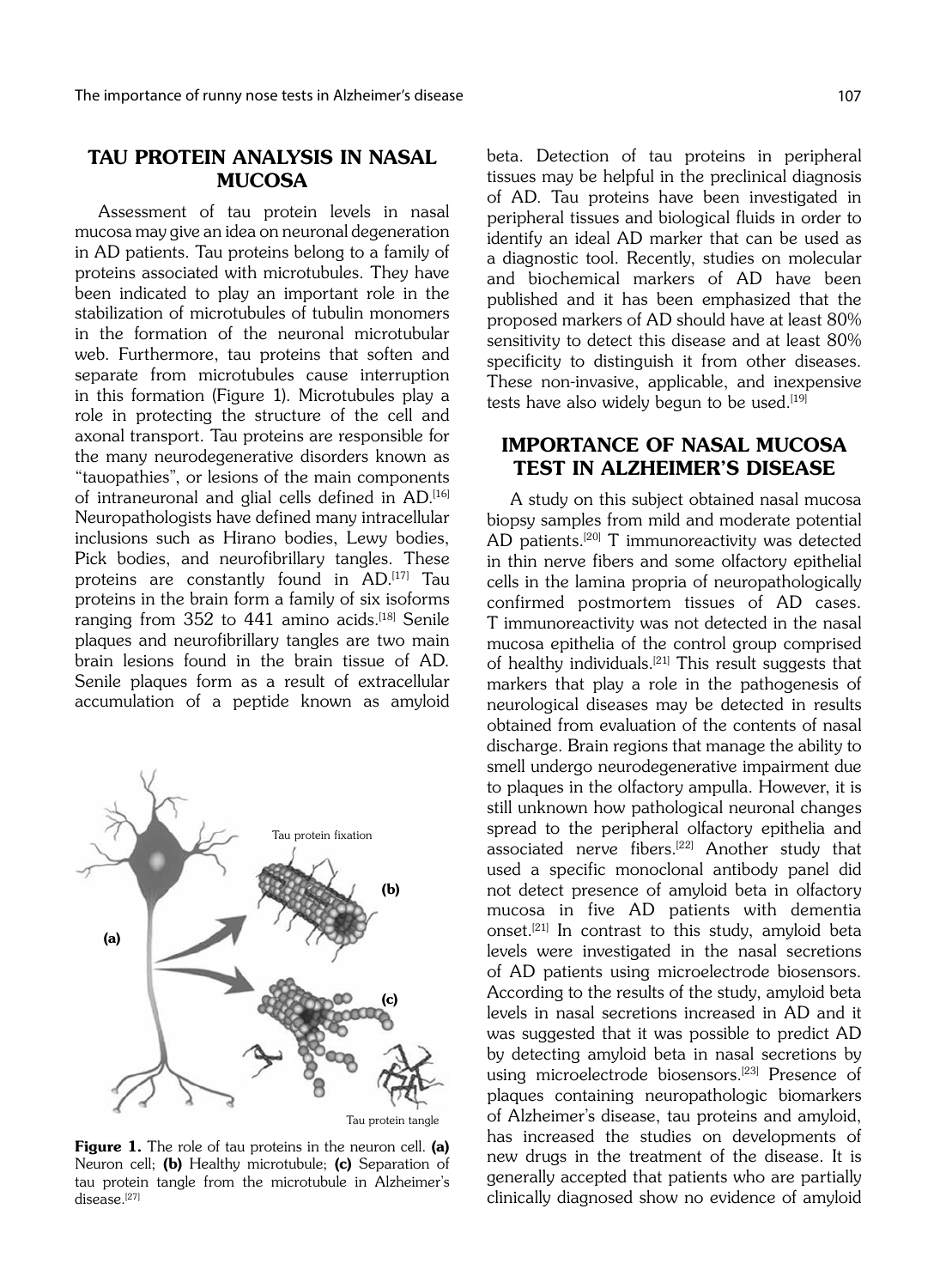pathology in PET scans and is a subject of debate. Recent developments in research on Alzheimer's disease show that amyloid pathology may begin 20-30 years before clinical onset of AD. These findings are evidence of increased need for confirmed biomarkers in drug development and clinical practice.<sup>[24]</sup> One study on Abeta-42 as a potential biological marker of AD in saliva secretions reported that saliva analysis was a strong indicator of risk in the clinical development of AD.[25] Analysis of mucosal secretion products is relatively superior to other imaging methods in that it is both non-invasive and cost-effective. Early diagnosis of Alzheimer's disease is helpful in increasing quality of life. Olfactory cortex regions are the first to play a role in AD pathology and patients with AD often have more degeneration in the left hemisphere. Since the olfactory epithelium is mainly reflected in olfactory cortex in the same side, reduced sense of smell can be observed in AD patients. Primary olfactory cortex is one of the first pathology sites in AD.[26]

### DISCUSSION AND CONCLUSION

The latest studies have suggested that AD biomarkers found in nasal discharge is one of the helpful components in early diagnosis. However, primary visual and auditory cortexes are usually preserved in AD patients. Smell test is a sensitive and specific sensory test for AD and is among the fast and non-invasive methods. There will be need for further studies to not only evaluate the effectiveness of these results in predicting AD but also render them significant. Investigating presence of biomarkers in the contents of nasal discharge and associating them with damage that could occur in neurons has become possible with modern technology. Components such as saliva secretions and nasal mucosa are helpful instruments in the diagnosis of AD and will become the fundamental element in the struggle against this disease. However, by conducting further studies on this subject, early diagnosis of AD should take its place among the critical diagnostic techniques of clinical approach.

#### Declaration of conflicting interests

The authors declared no conflicts of interest with respect to the authorship and/or publication of this article.

#### Funding

The authors received no financial support for the research and/or authorship of this article.

### REFERENCES

- 1. Abe K. Rhinorrhea and olfaction in Parkinson disease. Neurology 2008;71:1929.
- 2. Alzheimer's News Today. Available at: http://www. alzheimersnewstoday.com [Access date: 20 Nisan 2019.]
- 3. Benarroch EE. Brain-derived neurotrophic factor: Regulation, effects, and potential clinical relevance. Neurology 2015;84:1693-704.
- 4. Bermejo-Pareja F, Antequera D, Vargas T, Molina JA, Carro E. Saliva levels of Abeta1-42 as potential biomarker of Alzheimer's disease: a pilot study. BMC Neurol 2010;10:108.
- 5. Braak H, Braak E. Demonstration of amyloid deposits and neurofibrillary changes in whole brain sections. Brain Pathol 1991;1:213-6.
- 6. Budson AE, Solomon PR. New criteria for Alzheimer disease and mild cognitive impairment: implications for the practicing clinician. Neurologist 2012;18:356- 63.
- 7. Crous-Bou M, Minguillón C, Gramunt N, Molinuevo JL. Alzheimer's disease prevention: from risk factors to early intervention. Alzheimers Res Ther 2017;9:71.
- 8. Esiri MM, Wilcock GK. The olfactory bulbs in Alzheimer's disease. J Neurol Neurosurg Psychiatry 1984;47:56-60.
- 9. Ferreyra-Moyano H, Barragan E. The olfactory system and Alzheimer's disease. Int J Neurosci 1989;49:157- 97.
- 10. Goedert M, Spillantini MG, Jakes R, Rutherford D, Crowther RA. Multiple isoforms of human microtubule-associated protein tau: sequences and localization in neurofibrillary tangles of Alzheimer's disease. Neuron 1989;3:519-26.
- 11. Hock C, Golombowski S, Müller-Spahn F, Peschel O, Riederer A, Probst A, et al. Histological markers in nasal mucosa of patients with Alzheimer's disease. Eur Neurol 1998;40:31-6.
- 12. Jack CR Jr, Knopman DS, Jagust WJ, Shaw LM, Aisen PS, Weiner MW, et al. Hypothetical model of dynamic biomarkers of the Alzheimer's pathological cascade. Lancet Neurol 2010;9:119-28.
- 13. Jansen WJ, Ossenkoppele R, Knol DL, Tijms BM, Scheltens P, Verhey FR, et al. Prevalence of cerebral amyloid pathology in persons without dementia: a meta-analysis. JAMA 2015;313:1924-38.
- 14. Kim YH, Lee SM, Cho S, Kang JH, Minn YK, Park H, et al. Amyloid beta in nasal secretions may be a potential biomarker of Alzheimer's disease. Sci Rep 2019;9:49-66.
- 15. Mattsson N, Zetterberg H, Hansson O, Andreasen N, Parnetti L, Jonsson M, et al. CSF biomarkers